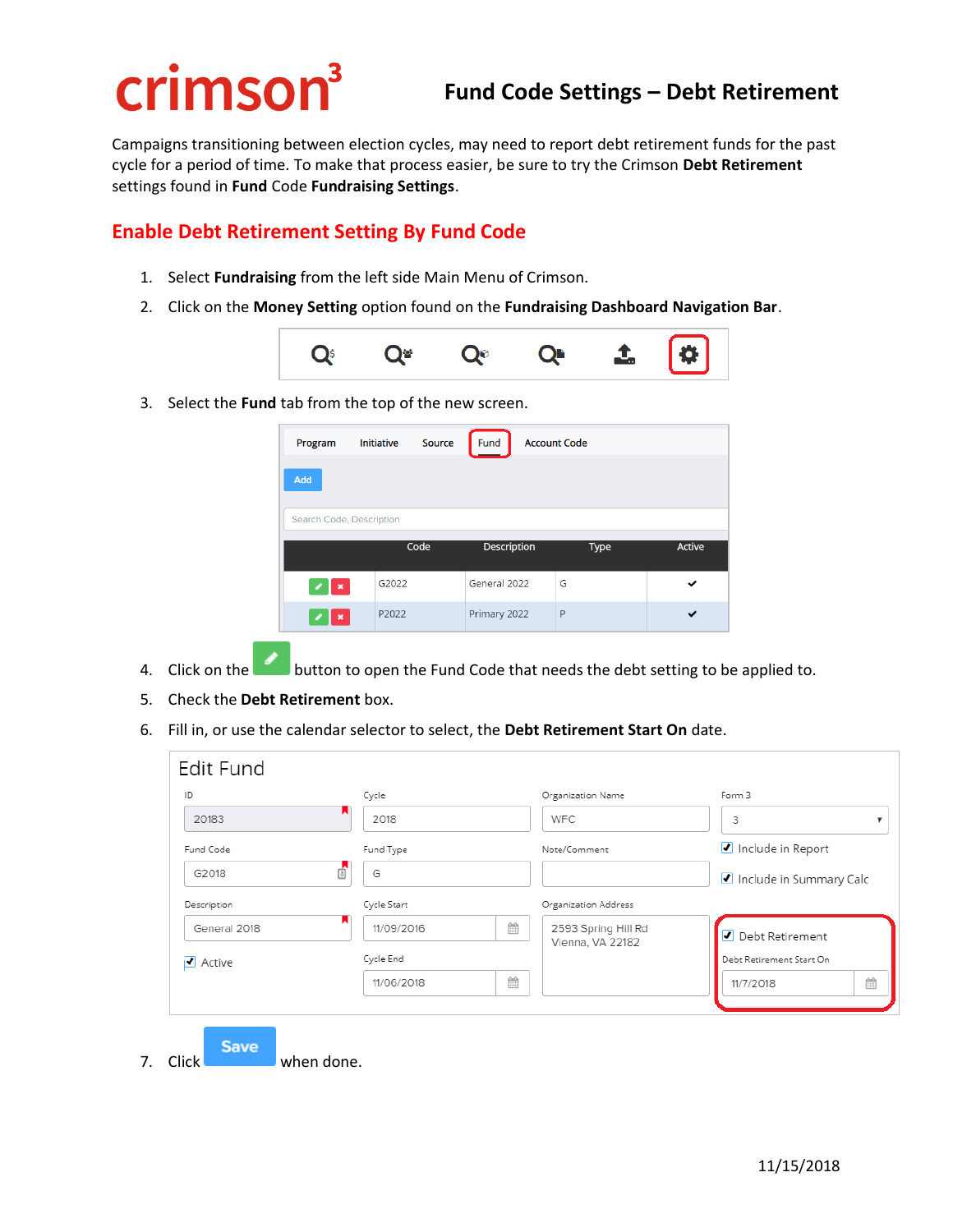### **How Debt Retirement Reports in CrimsonFiler/FEC Export**

If you have enabled the debt retirement feature, donor aggregates will pull differently for your FEC report data based on how you import/pull your fund codes. See below for options:

- **New Cycle Transactions** Debt enabled fund codes should be imported into CrimsonFiler (or exported via the FEC Export) together with current cycle fund codes. The aggregate will then reflect the total amount donated by each donor for the past cycle on or after the debt retirement date with the total amount raised for the new cycle fund codes.
	- 1. Create your FEC report
	- 2. Click **Import From Crimson**
	- 3. Select the debt retirement fund code AND the current cycle Fund Codes first (Ex: G2018, P2020, G2020), then import.
	- 4. Recalculate your report and review your data like normal

#### **Example Result**:

- o Campaign enabled debt retirement for the G2018 fund code on 11/7/2018
- o John Smith Donated:
	- 09/21/2018 | G2018 | \$2,200
	- 01/13/2019 | G2018 | \$500
	- 02/10/2019 | P2020 | \$2,700
- o Campaign Imported G2018, P2020, and G2020 together for their Q1 2019 report
- $\circ$  John Smith Aggregate for Q1 report = \$3,200
- o Automated Memo Text: "DEBT RETIREMENT"
	- **NOTE**: You do not need to add memo text during data entry. The FEC pull will automatically include this for you.

**Post General Reports** – Since Post General reports crossover two cycle periods (ie. 2018 and 2020), you will want to be sure your aggregates are separated by cycle during the import/pull. To do so, you should use the **Advanced Aggregate Feature**:

- 1. To start using the feature, create a new report or navigate to an open report in **CrimsonFiler**. If you need assistance creating a report, please read [Creating an FEC Report.](https://support.cmdi.com/hc/en-us/articles/204947315-CrimsonFiler-Creating-an-FEC-Report)
- 2. Click  $\sqrt{\bullet}$  Import from Crimson from the main page or navigate to the specific schedule you want to import into.
- 3. In the window that opens, select which **Fund Codes** you wish to import.
- 4. After you have selected your **Fund Codes**, **Aggregate** options ranging from 1 to 4 will appear. Note that the default selection is 1. If all your **Fund Codes** can be aggregated together there is no need to take any further action and you can continue with your import.
- 5. Use the options provided to choose which fund codes will be aggregated together. **Fund Codes** with the same aggregate number will be totaled together.

For example, if importing data from two election cycles, your selections might look like below. In this example, P2018 and G2018 will be aggregated together, separate from P2022 and G2022: